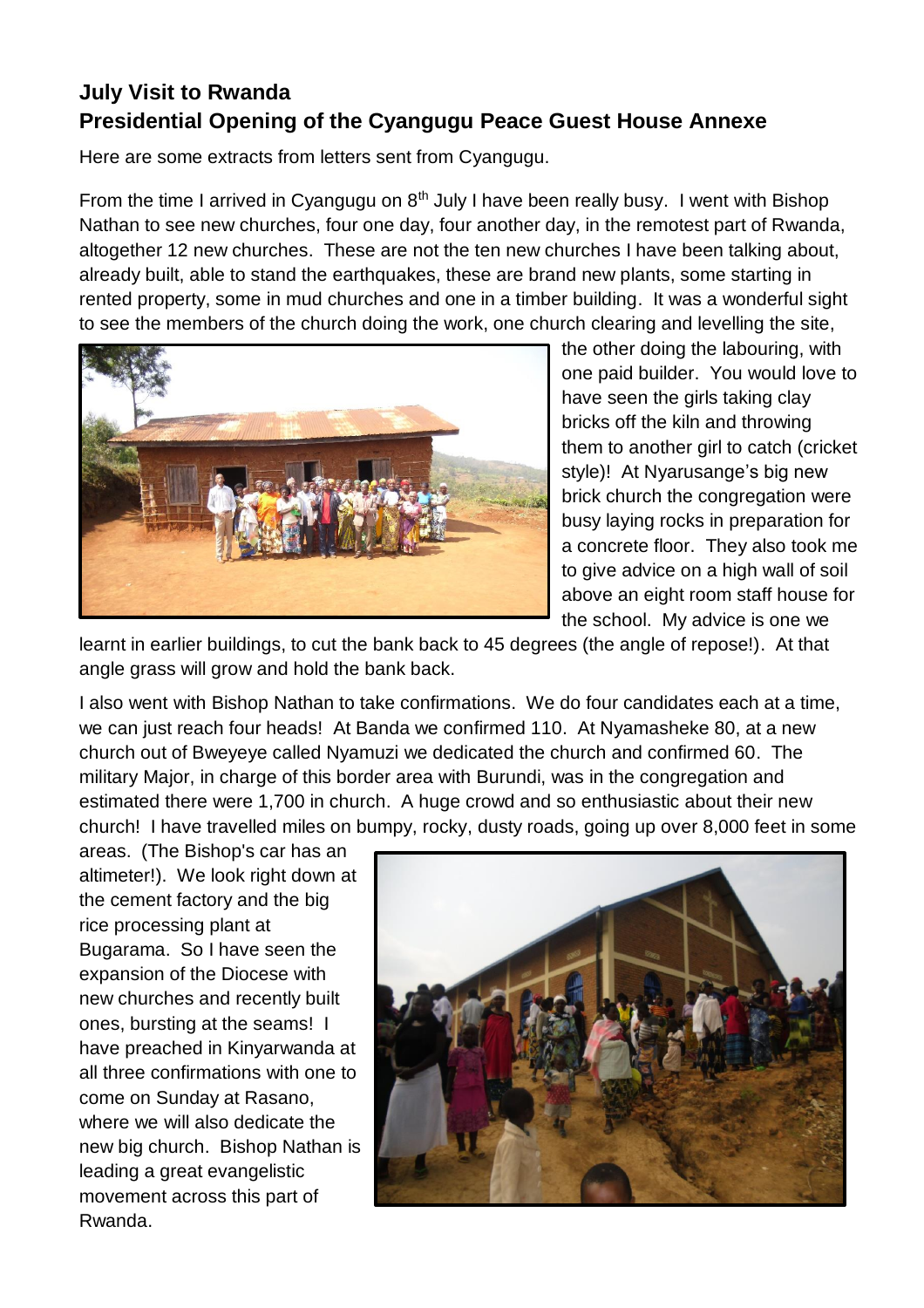

Yesterday (26<sup>th</sup> July) I spent the day with four evangelists (they call them missionaries) at Gatare, about an hour north, past Kumvya on the lake. They have each started in a house rented by the diocese, visiting the people and inviting them to the house as the beginning of four new churches. They have to depend on support from their congregation, who have generally been very encouraging. Each is looking for a piece of land where they can build a church. The diocese would pay for the land and would give a grant for building the church and a small grant for them to buy food. I was very impressed with their dedication. They certainly are missionaries. Now we are waiting for the President who is campaigning for the presidential election on 4th August. He will have three big rallies in this area and sleep in PGH in between. That could be today  $(27<sup>th</sup>)$  or tomorrow! So I won't have any more trips to churches, but await further news! On Sunday I go with Bishop Nathan to Rasano to open a big new church and confirm the candidates from that and another (daughter) church. On Monday 31st I leave Cyangugu for Kigali to catch **my direct flight** on 1st August to Gatwick, arriving the same day at 2020. I'll be ready for a rest after three solid weeks of travel and ministry!

We have now embarked on a programme of building houses for the pastors of 16 churches. We have completed one, are buying another one and have started building number three @ £12,000.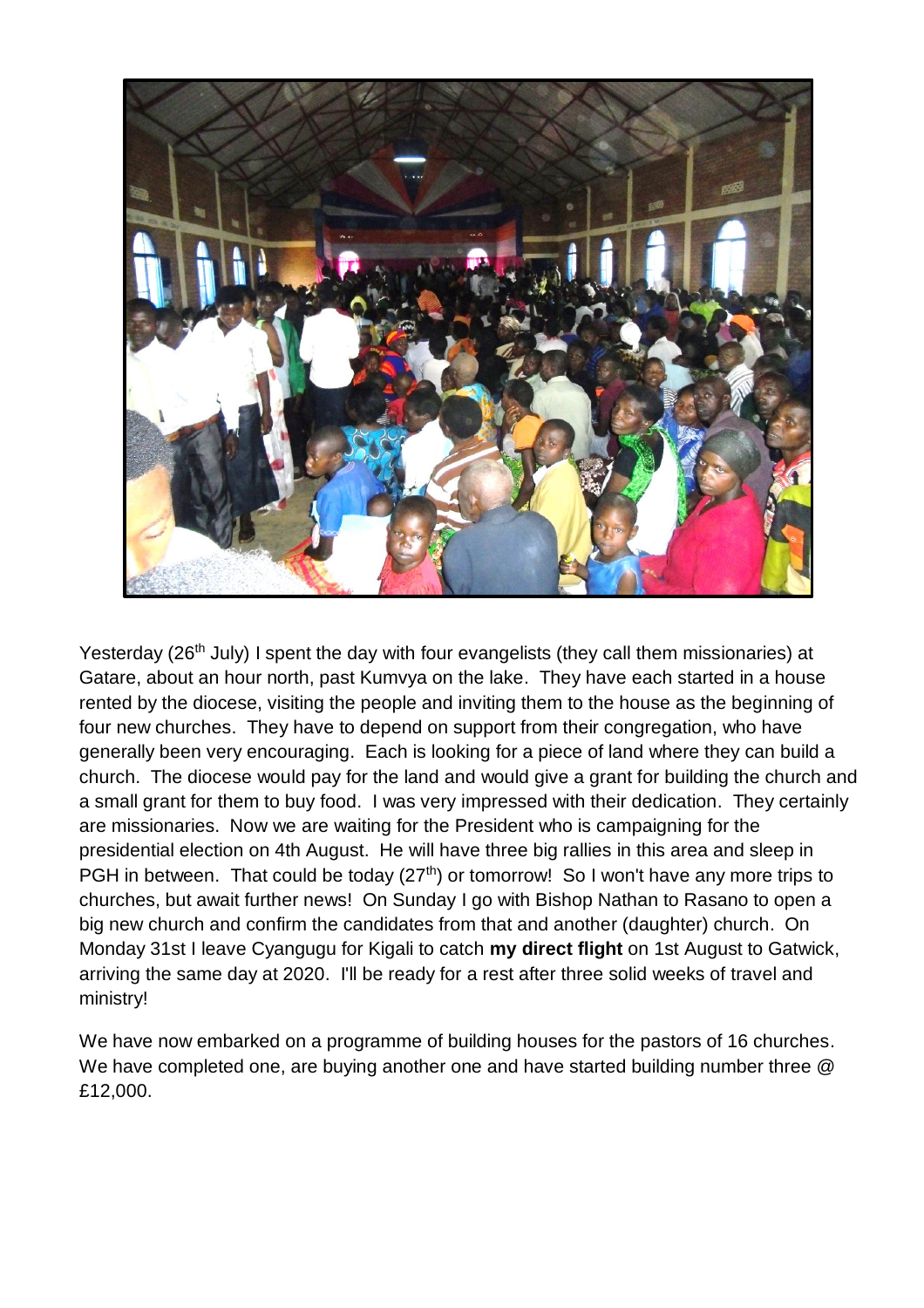Yesterday (28<sup>th</sup>) I went with Bishop Nathan to a third campaign in the Cyangugu Diocese, for the presidential election on 4th August. I had something special when I had a Rwandan hug



as well as a handshake from the President! He was very pleased with the changes at Peace Guest House since he was last there. He stayed in the 'villa' and wandered around the whole place, including the annexe and commented on the improvements. We actually have some benefits from his visit as his people put in a glass 'shower cabinet'(sliding door

etc). They also put one way glass in the windows (I think stuck on), as his two children slept in the lounge.

The annexe was **well and truly opened** as a large number of government ministers slept there. I spoke with the Ministers of Education, and of the Environment, who commented on some of the trees I had planted there years ago, and Public Works.

All seemed pleased with their stay. All 67 rooms were taken by those who came with the president. Guests who came for a room had to go elsewhere. I was bowled over with the huge sense of love the people have for their President, who is their candidate for the election. I couldn't count numbers, but the Mayor estimated that



there were 100 to 200 thousand people, all calling "*tuzagutora*" (we will vote for you*), ijanakwijane* (100%) *tuzagutora*, *haki ya Mungu* (Swahili for 'in God's name') *tuzagutora*, and *turagukunda* (we love you). Many were from our parishes. Nobody had to come. Everybody wanted to come. The president was driven through the crowds and waved to them all,